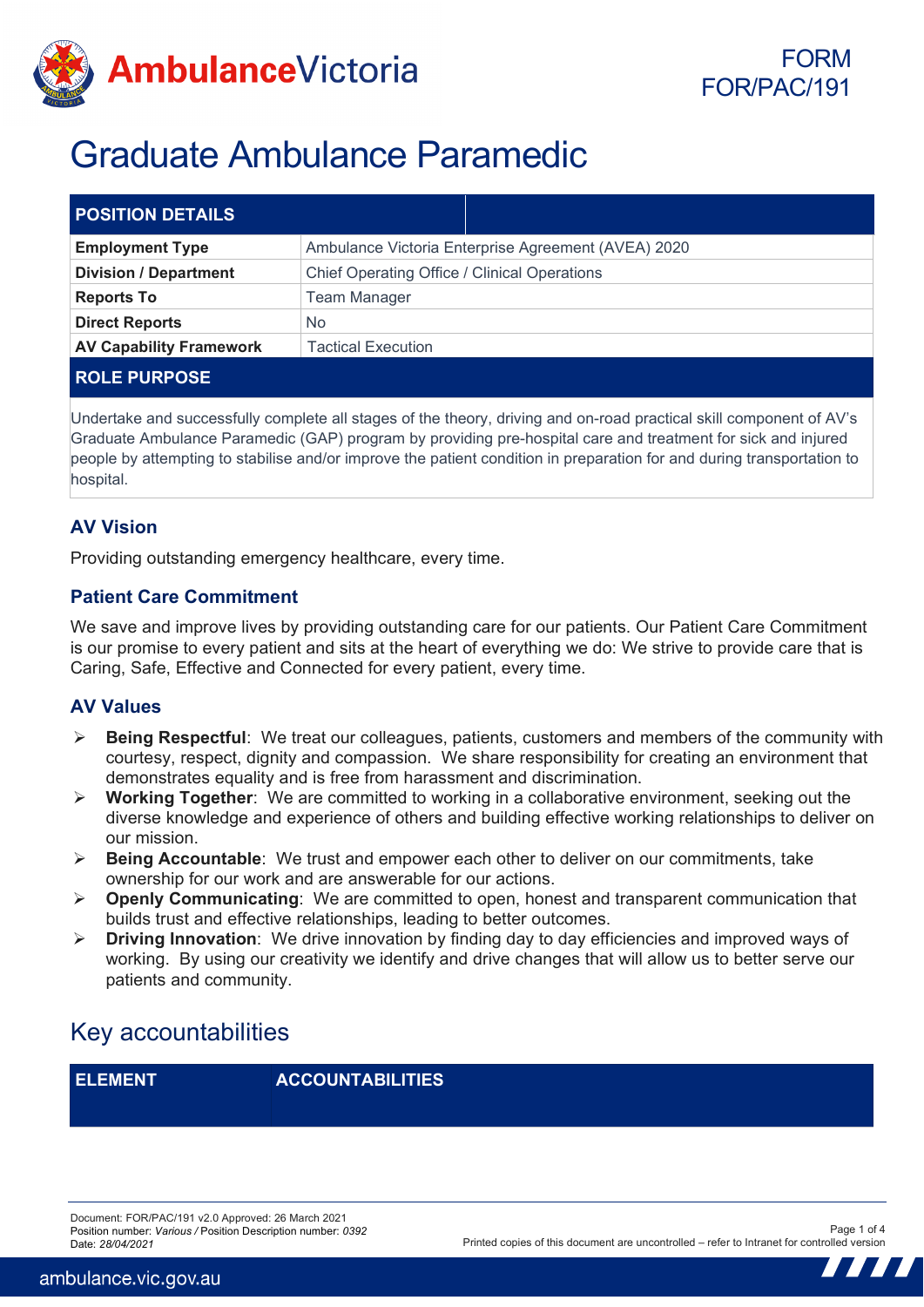| <b>OPERATIONAL</b><br><b>PERFORMANCE</b>                     | Under the direction and supervision of the allocated Paramedic Educator, Clinical<br>Instructor or Qualified Ambulance Paramedic, undertake patient care and transport<br>in accordance with AV's Operational Procedures, Clinical Practice Guidelines and<br><b>Clinical Work Instructions.</b><br>Administer medications and other clinical interventions accurately and effectively.<br>Comply with all AV policies and procedures, governing legislation and legal<br>requirements.                                                                                                                                                                                                                                                                                                                                                                                                              |
|--------------------------------------------------------------|------------------------------------------------------------------------------------------------------------------------------------------------------------------------------------------------------------------------------------------------------------------------------------------------------------------------------------------------------------------------------------------------------------------------------------------------------------------------------------------------------------------------------------------------------------------------------------------------------------------------------------------------------------------------------------------------------------------------------------------------------------------------------------------------------------------------------------------------------------------------------------------------------|
| <b>QUALITY AND</b><br><b>PATIENT EXPERIENCE</b>              | Attend all study days and successfully complete all assessments and course work<br>within the required timeframes.<br>Complete relevant documentation to ensure that the organisation's duty of care and<br>reporting requirements are met.<br>Communicate effectively and appropriately with patients, relatives, health<br>professionals, members of the public and other emergency services to ensure the<br>best possible care for the patient is achieved.<br>Produce high quality written material concisely, accurately and comprehensively.<br>Ensure patient confidentiality is maintained and protected at all times.<br>Assist the Team Manager and team members by undertaking duties to ensure the<br>branch functions effectively at all times. This includes participating in maintaining                                                                                             |
| <b>COMMUNITY/</b><br><b>STAKEHOLDER</b><br><b>ENGAGEMENT</b> | branch stocks, ensuring the vehicle is kept in a state of readiness and the branch<br>is clean and tidy.<br>Ensure all interaction with AV stakeholders including patients, their relatives and<br>members of the public is of the highest professional standard to promote the<br>professionalism and reputation of all Ambulance Paramedics and AV.                                                                                                                                                                                                                                                                                                                                                                                                                                                                                                                                                |
| <b>HEALTH SAFETY AND</b><br><b>WELLBEING</b>                 | Respond to calls in accordance with AV Operational Procedures and organisation<br>$\bullet$<br>response targets to ensure patient needs are appropriately met.<br>Drive service vehicles in a safe and expedient manner in accordance with AV<br>$\bullet$<br>policy and procedures.<br>Maintain all equipment and ensure vehicle is prepared, maintained and equipped<br>$\bullet$<br>in accordance with AV standards.                                                                                                                                                                                                                                                                                                                                                                                                                                                                              |
| <b>PEOPLE LEADERSHIP</b>                                     | Interact effectively as part of the ambulance crew within own ambulance team, with<br>other Ambulance teams and with other emergency service teams to ensure<br>delivery of patient care is optimised.<br>Actively participate as a member of a team and move the team towards the<br>$\bullet$<br>completion of both team and individual goals.<br>Maintain open and effective communication with the communication centre.<br>$\bullet$<br>Attend annual continuing education and maintain mandated practice skills sets as<br>required for craft level.<br>Self-direct learning and proactively ask for assistance if this is required.<br>Adhere to and ensure adherence to the Code of Conduct for Victorian Public<br>Sector Employees, the AV Workplace Conduct policy, other policies and<br>procedures which incorporates AV's organisational expectations as amended from<br>time to time. |

# Key selection criteria

### **QUALIFICATION**

• AHPRA Registration as a Paramedic

Document: FOR/PAC/191 v2.0 Approved:26 March 2021 Position number: *Various /* Position Description number: *0392* Date: *28/04/2021*

 $\boldsymbol{H}$ 

 $\blacksquare$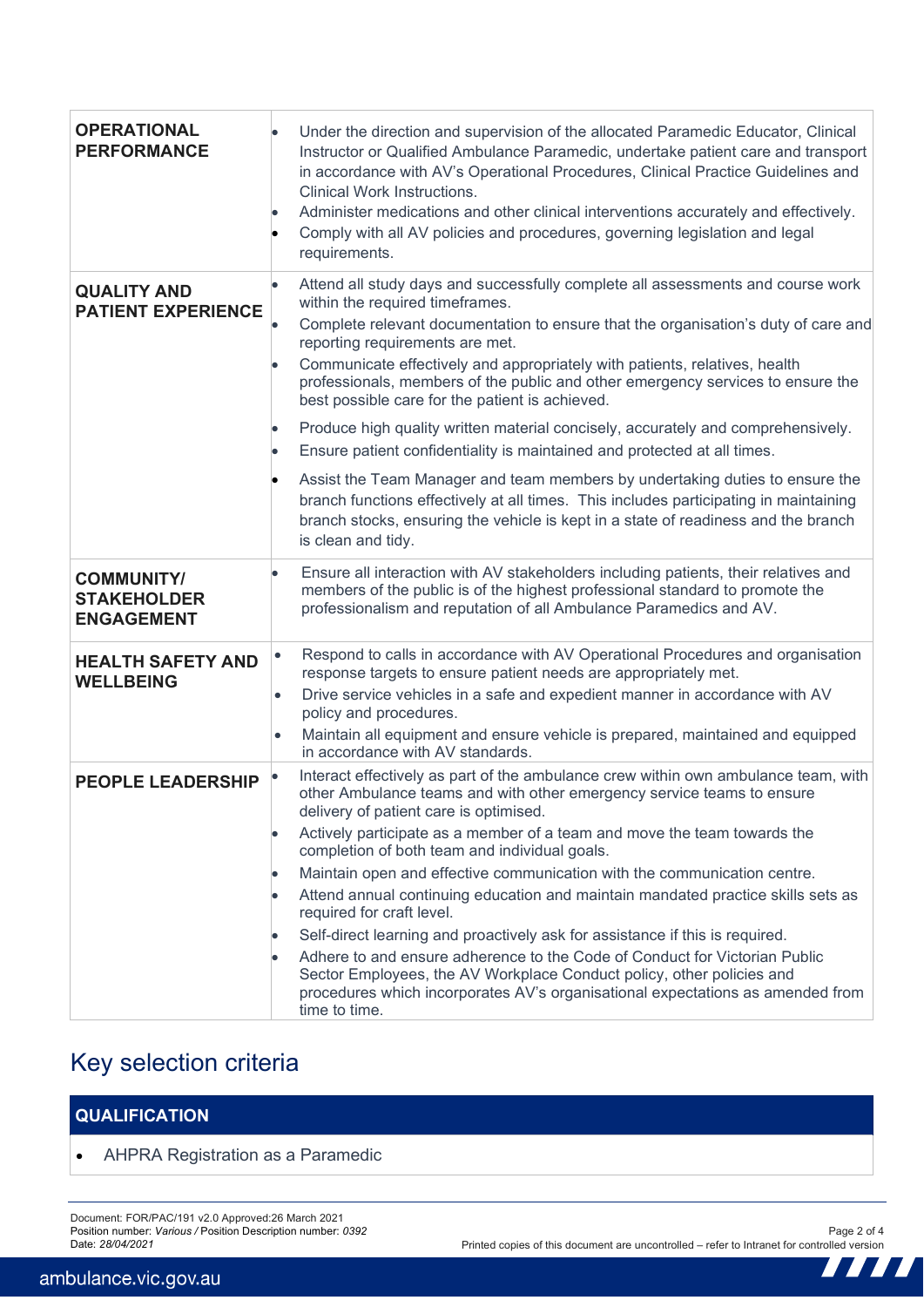#### **ROLE SPECIFIC REQUIREMENTS**

- Experience within a Health Community Services or non-emergency transport environment (desirable).
- Fluent in a language other than English (desirable).
- Experience using Microsoft Office Suite including Outlook, Word & Excel.
- Demonstrated understanding of basic mental arithmetic calculations, and strong reading and comprehension skills.
- Proven ability to map read and orientate self.
- Strong attention to detail using appropriate checking processes to ensure safe working environment.
- Competent standard of patient emergency care and clinical knowledge.
- Ability to maintain stable performance whilst under pressure.
- Ability to promote, and adhere to, ethical and professional standards including maintaining patient confidentiality and diplomacy when dealing with matters of a sensitive nature.
- Strongly demonstrated problem solving approach, including identifying issues and reacting appropriately.
- A medical and physical fitness standard, as determined by AV, to safely undertake all the duties of ambulance work.
- Completion of AV psychology screening.
	- It is a condition your employment that you must hold and maintain:
		- Valid Victorian driver's licence (or interstate equivalent) or a probationary licence where the holder has held a P2 licence for at least 1 year

Registration with the Paramedicine Board of Australia

Current Victorian Working With Children Check

### Important information

- AV is an Equal Employment Opportunity (EEO) employer. All employees must understand, support and adhere to the principles covered in the Professional Conduct policy (POL/PAC/002) and the Recruitment and Selection policy (POL/PAC/028).
- AV provides a professional working environment that recognises the importance of flexible work arrangements and work/life balance.
- Applicants must be an Australian Citizen, Permanent Resident, or hold a valid work permit or visa.
- The preferred candidate will be required to undergo security checks such as police record.
- The successful candidate will be employed pursuant to Ambulance Victoria Policies and Procedures along with the relevant Industrial Agreement.
- AV is a state-wide organisation and provides a state-wide service to the community. The successful candidate will be willing to travel throughout Metropolitan Melbourne and Regional Victoria as required.
- The position description is indicative of the initial expectation of the role and subject to changes to organisational goals and priorities, activities or focus of the job.
- Recipients of Victorian Private Sector (VPS) departure packages should note that re-employment restrictions apply.
- By applying for this position within Ambulance Victoria (AV), you agree to undertake an assessment of any Secondary Employment or outside interests, in line with AV's Secondary Employment procedure (PRO/PAC/078). This is required to ensure there is no perceived or actual conflict of interest for AV should you be successful and commence in the new role.

77 77